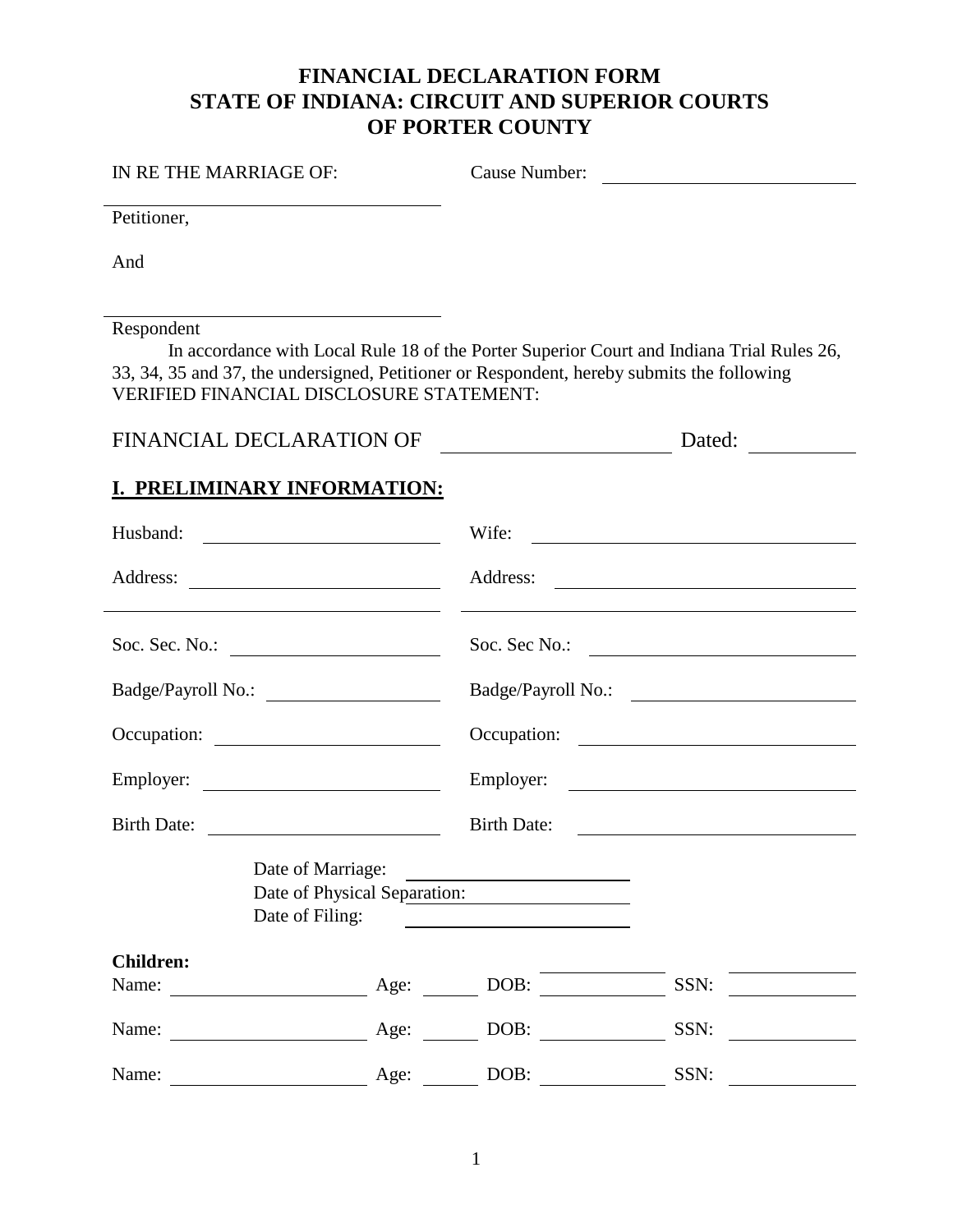# **II. HEALTH INSURANCE INFORMATION:**

|                                |                                         | Name and Address of health care insurance company:                                                                    |                                               |                                                                                   |
|--------------------------------|-----------------------------------------|-----------------------------------------------------------------------------------------------------------------------|-----------------------------------------------|-----------------------------------------------------------------------------------|
|                                | Name all persons covered under plan(s): |                                                                                                                       |                                               |                                                                                   |
| insurance premium:             | Weekly cost of total health             |                                                                                                                       | for children only:                            | Weekly cost of health insurance premium                                           |
|                                |                                         |                                                                                                                       | Name of the children's health care providers: |                                                                                   |
|                                |                                         | The names of the schools and grade level for each child are:                                                          |                                               | <u> 1980 - Johann Stoff, fransk politik (d. 1980)</u>                             |
|                                |                                         |                                                                                                                       |                                               | List any extraordinary health care concerns of any family member: _______________ |
|                                |                                         | List any educational concerns of any family member:                                                                   |                                               |                                                                                   |
|                                | III. INCOME INFORMATION:                |                                                                                                                       |                                               |                                                                                   |
| А.<br><b>Current Employer:</b> | <b>EMPLOYMENT HISTORY:</b>              |                                                                                                                       |                                               |                                                                                   |
| Address:                       |                                         |                                                                                                                       |                                               |                                                                                   |
|                                |                                         |                                                                                                                       |                                               | Length of Employment:                                                             |
| Job Description:               |                                         | <u> 1989 - Johann Stoff, deutscher Stoffen und der Stoffen und der Stoffen und der Stoffen und der Stoffen und de</u> |                                               |                                                                                   |
| Gross Income:                  |                                         |                                                                                                                       |                                               |                                                                                   |
| Net Income:                    | Per week                                | Bi-weekly                                                                                                             | Per month                                     | Yearly                                                                            |
|                                | Per week                                | Bi-weekly                                                                                                             | Per month                                     | Yearly                                                                            |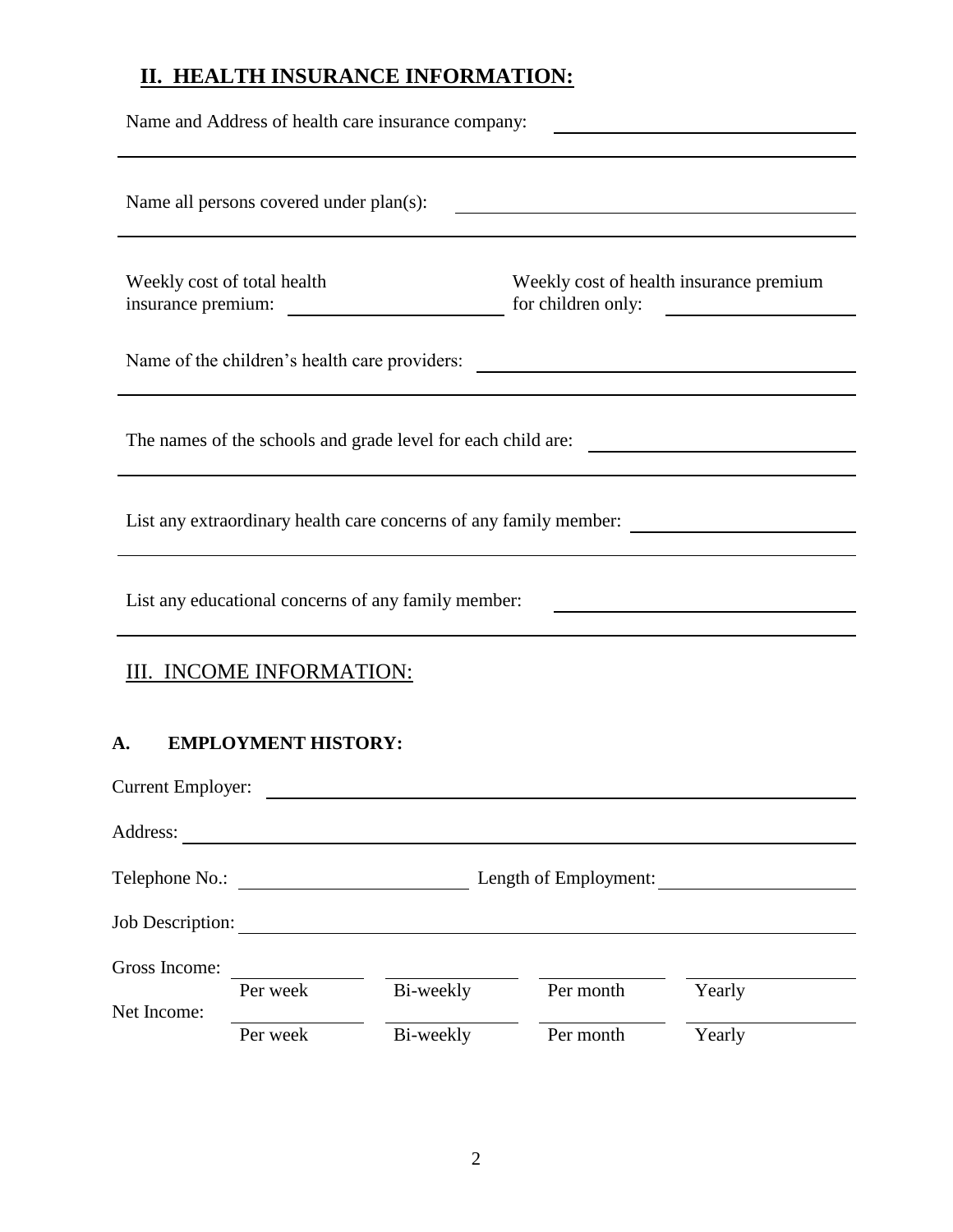## **B. EMPLOYMENT HISTORY FOR LAST 5 YEARS**:

| Employer                                                                                                         | Dates of Employment | Compensation (per wk/mo/yr) |
|------------------------------------------------------------------------------------------------------------------|---------------------|-----------------------------|
|                                                                                                                  |                     |                             |
|                                                                                                                  |                     |                             |
| <b>INCOME SUMMARY:</b><br>C.                                                                                     |                     |                             |
| 1. GROSS WEEKLY INCOME from: Salary and<br>wages, including commissions, bonuses, allowances,<br>and over-time   |                     |                             |
| Note: If paid monthly, determine weekly income by<br>dividing monthly income by 4.3<br>Pensions & Retirement     |                     |                             |
| Social Security                                                                                                  |                     |                             |
| Disability and unemployment insurance                                                                            |                     |                             |
| Public Assistance (welfare, AFDC payments, etc.)                                                                 |                     |                             |
| Food Stamps                                                                                                      |                     |                             |
| Child supports received for any child(ren) not both of<br>the parties to this marriage<br>Dividends and Interest |                     |                             |
| Rents received                                                                                                   |                     |                             |
| All other sources (specify)                                                                                      |                     |                             |
| <b>TOTAL GROSS WEEKLY INCOME</b>                                                                                 |                     |                             |
| 2. ITEMIZED WEEKLY DEDUCTIONS:<br>from gross income<br><b>State and Federal Income Taxes:</b>                    |                     |                             |
| Social Security & Medicare Taxes:                                                                                |                     |                             |
| <b>Medical Insurance</b><br>Coverage:<br>Health<br>Dental<br>Eye Care<br>Psychiatric                             |                     |                             |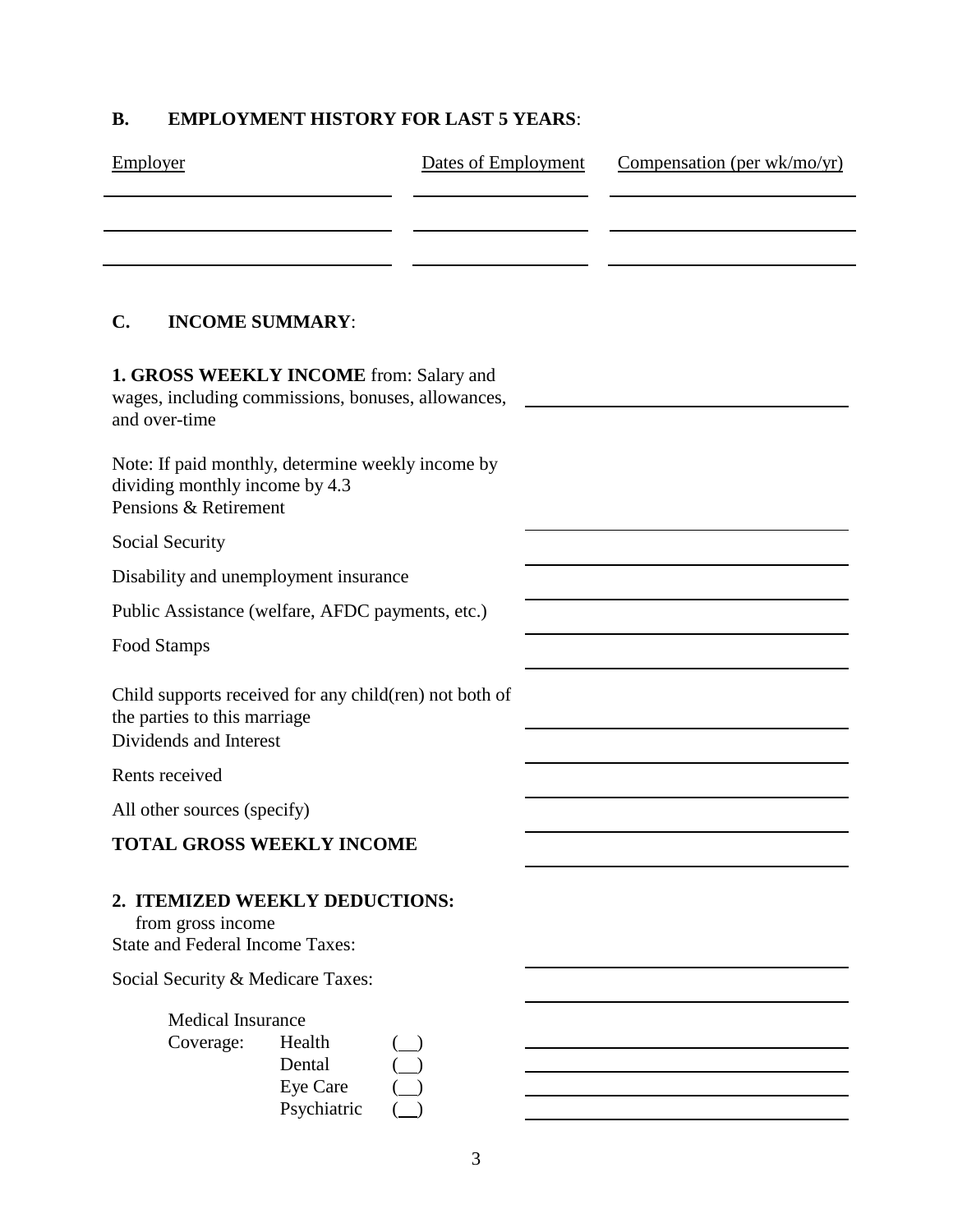Union or other dues:

| Retirement:                                                               |  |
|---------------------------------------------------------------------------|--|
| Pension fund: Mandatory (_)Optional (_)                                   |  |
| Profit sharing: Mandatory ( )Optional( )                                  |  |
| $401(K)$ : Mandatory ( $\Box$ ) Optional ( $\Box$ )                       |  |
| SEP: Mandatory $(\_)$ Optional $(\_)$<br>ESOP: Mandatory ( ) Optional ( ) |  |
| IRA: Mandatory $($ $)$ Optional $($ $)$                                   |  |
| 403 B: Mandatory ( ) Optional ( )                                         |  |
|                                                                           |  |
| Child Support withheld from pay                                           |  |
| (not including this case)                                                 |  |
| Garnishments (itemize on separate sheet)                                  |  |
| Credit Union debts                                                        |  |
| Direct Withdrawals Out of Paychecks:                                      |  |
| <b>Car Payments</b>                                                       |  |
| Life Insurance                                                            |  |
| <b>Disability Insurance</b>                                               |  |
| Thrift plans                                                              |  |
| <b>Credit Union Savings</b>                                               |  |
| <b>Bonds</b>                                                              |  |
| Donations                                                                 |  |
| Other (specify)                                                           |  |
|                                                                           |  |
| Other (specify)                                                           |  |
| <b>TOTAL WEEKLY DEDUCTIONS:</b>                                           |  |
| 3. WEEKLY DISPOSABLE INCOME:                                              |  |
| (A minus B: Subtract Total Weekly Deduction from                          |  |
| <b>Total Weekly Gross Income)</b>                                         |  |

**IN ALL CASES INVOLVING CHILD SUPPORT**: Prepare and attach an Indiana Child Support Guideline Worksheet (with documentation verifying your income); or, supplement with such a Worksheet within ten (10) days of the exchange of this Form.

### **IV. MONTHLY LIVING EXPENSES:**

#### **House**

- 1. Rent (Mortgage)
- 2. 2<sup>nd</sup> Mortgage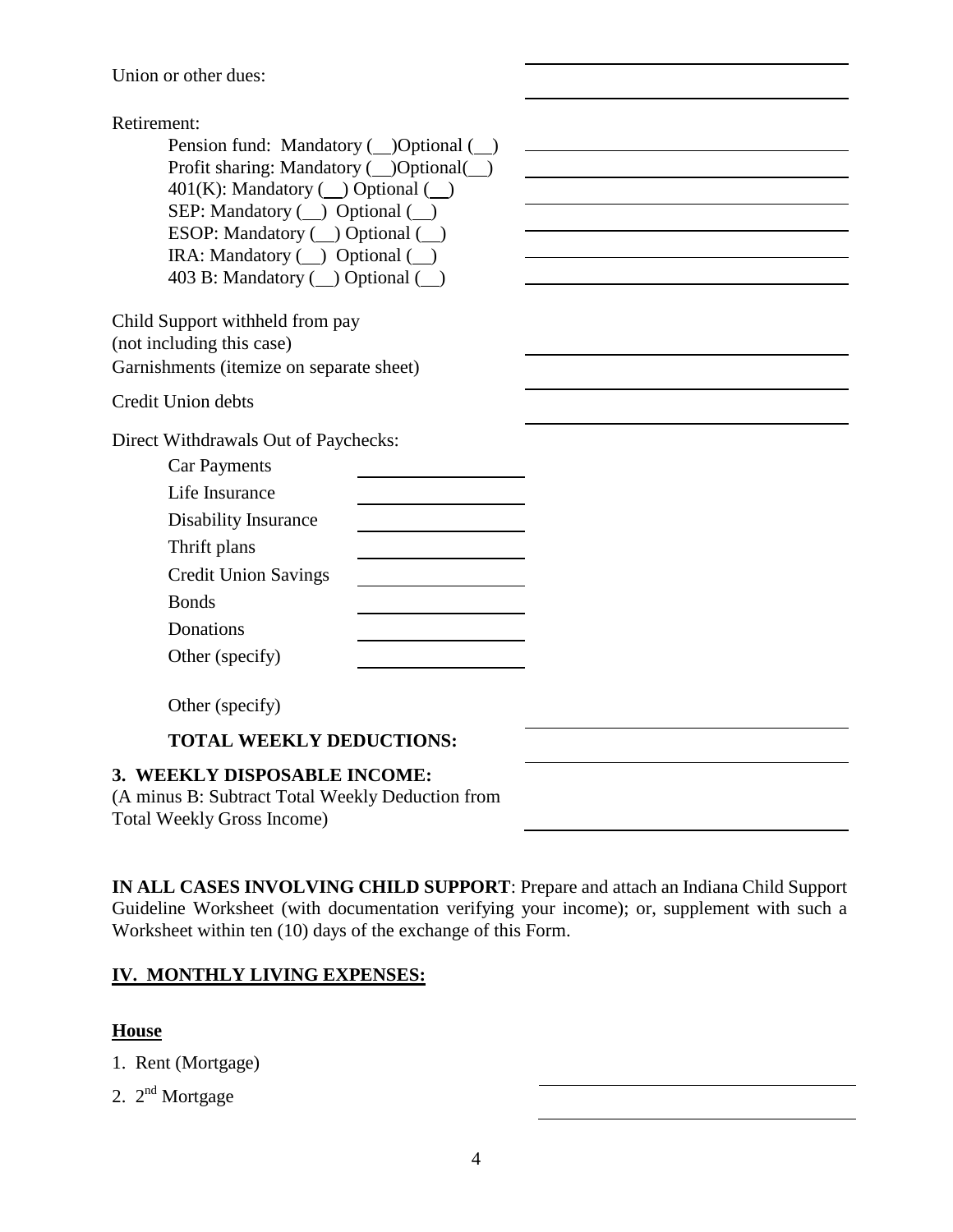| 3. Line of Credit                                                 |  |
|-------------------------------------------------------------------|--|
| 4. Gas/Electric                                                   |  |
| 5. Telephone                                                      |  |
| 6. Water                                                          |  |
| 7. Sewer                                                          |  |
| 8. Sanitation (garbage)                                           |  |
| 9. Cable                                                          |  |
| 10. Satellite                                                     |  |
| 11. Internet                                                      |  |
| 12. Taxes (real estate $-$ if not included in mortgage<br>payment |  |
| 13. Insurance (house – if not included in mortgage<br>payment)    |  |
| 14. Lawn Care/Snow Removal                                        |  |
|                                                                   |  |
| <b>Groceries</b>                                                  |  |
| 1. Food                                                           |  |
| 2. Toiletries                                                     |  |
| 3. Cleaning Products                                              |  |
| 4. Paper Products                                                 |  |
|                                                                   |  |
| <b>Clothing</b>                                                   |  |
| 1. Clothes                                                        |  |
| 2. Shoes                                                          |  |
| 3. Uniforms                                                       |  |
|                                                                   |  |
| <b>Health Care</b>                                                |  |
| 1. Health Insurance not deducted from pay                         |  |
| 2. Dental Insurance not deducted from pay                         |  |
| 3. Doctor visits (non-insurance covered)                          |  |
| 4. Dental visits (non-insurance covered)                          |  |
| 5. Prescription Pharmaceutical (non-insurance covered)            |  |
|                                                                   |  |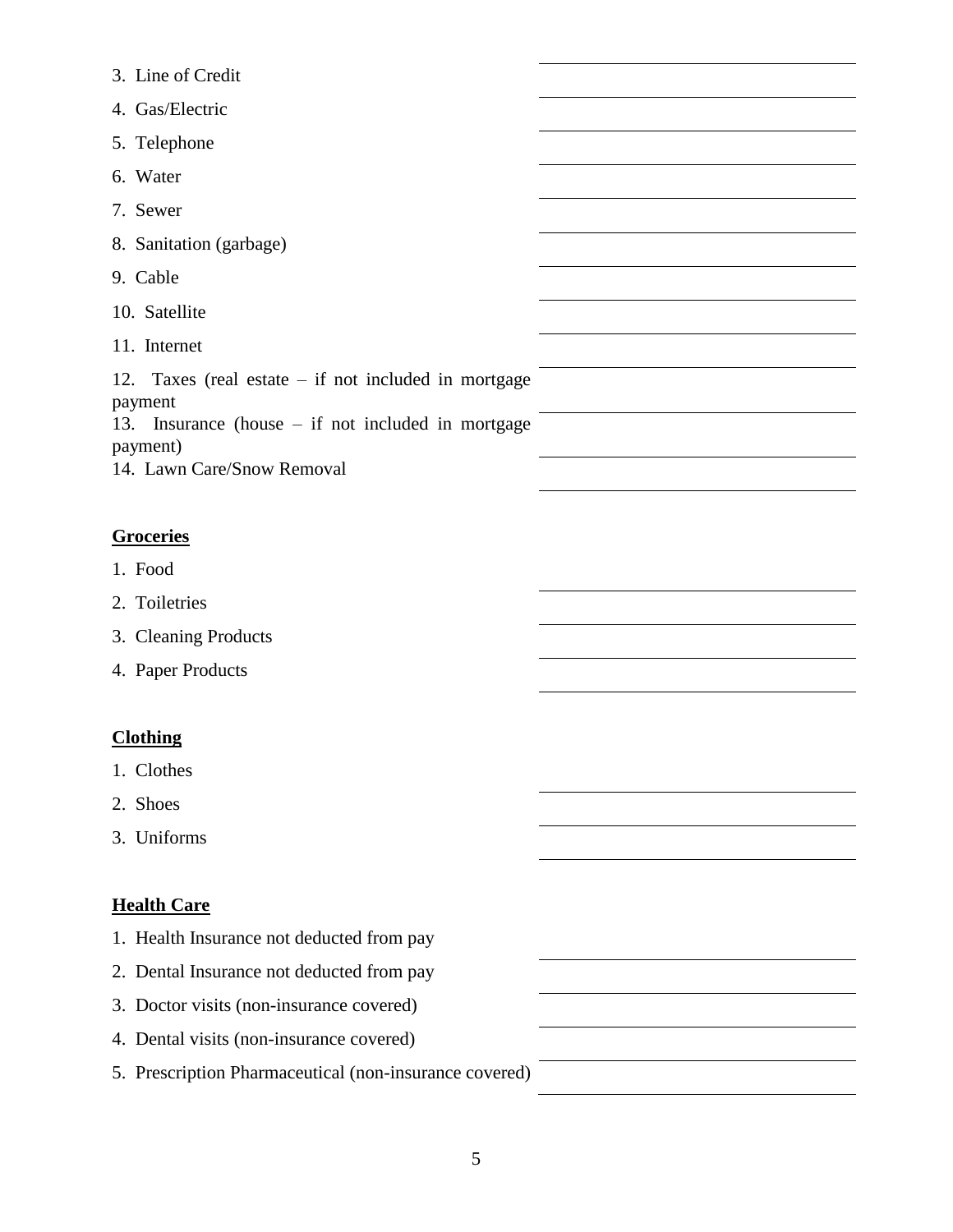6. Over-the-counter medicine 7. Glass/contact lenses 8. Other non-insurance covered health care (itemize)

### **Car & Travel**

- 1. Car Payment
- 2. Gasoline
- 3. Oil/Maintenance
- 4. Insurance (car)
- 5. Car Wash
- 6. Tolls
- 7. Train/Bus
- 8. Parking Lot Fees
- 9. License Plates

#### **Beauty Care**

- 1. Hair Dress/Barber
- 2. Cosmetics

#### **School Needs**

- 1. Lunches
- 2. Books
- 3. Tuition/Registration
- 4. Uniforms
- 5. School Supplies
- 6. Extra-Curricular Activities

#### **Infant Care**

- 1. Diapers
- 2. Baby Food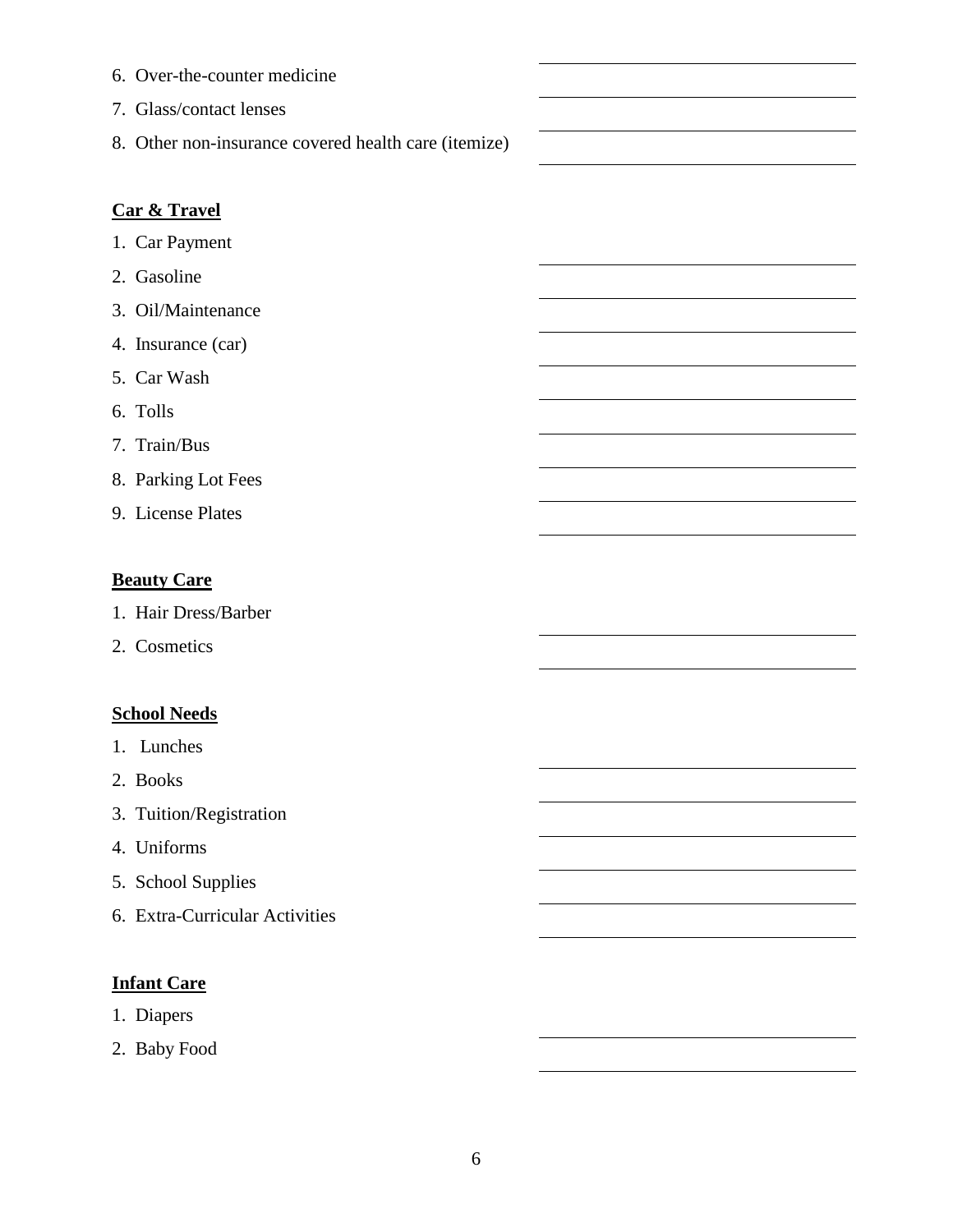#### **Miscellaneous**

| 1. Church Donations       |  |
|---------------------------|--|
| 2. Charitable Donations   |  |
| 3. Life Insurance         |  |
| 4. Babysitter             |  |
| 5. Newspapers & Magazines |  |
| 6. Cigarettes             |  |
| 7. Dry Cleaning           |  |
| 8. Entertainment          |  |
| 9. Cell Phone             |  |
| 10. Dues/Subscriptions    |  |
| 11. Charge Cards          |  |
| 12. Other (specify)       |  |
|                           |  |

#### **SUB-TOTAL OF EXPENSES:**

Average Weekly Expenses (multiply monthly expenses by 12 and divide by 52)

#### **V. PROVISIONAL ARREARAGE COMPUTATIONS:**

If you allege the existence of a child support, maintenance, or other arrearage, attach all records or other exhibits regarding the payment history and complete the child support arrearage.

You must attach a Child Support Guideline Worksheet to your Financial Declaration Form or one must be exchanged with the opposing party/counsel within 10 days of receipt of the other parties' Financial Declaration Form.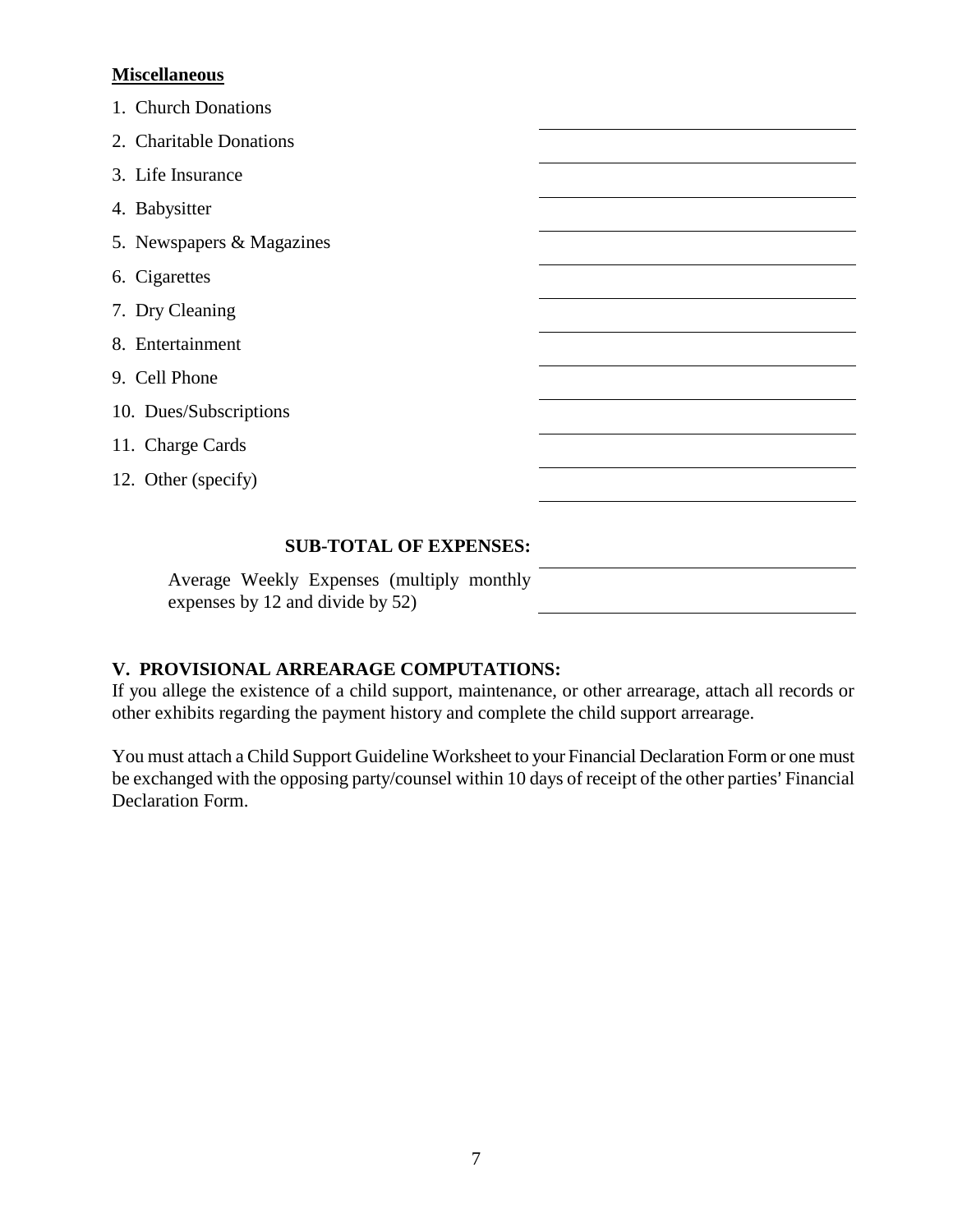### **ASSETS**

All property is to be listed regardless of whether it is titled in your name only or jointly of if the property you own is being held for you in the name of a third party.

# **VI. PROPERTY:**

### **A. MARITAL RESIDENCE:**

| Location:                    | <u> 1989 - Johann Stein, marwolaethau a bhann an t-Amhain an t-Amhain an t-Amhain an t-Amhain an t-Amhain an t-A</u> |
|------------------------------|----------------------------------------------------------------------------------------------------------------------|
|                              | Titled:                                                                                                              |
| Purchase Price:              | Down Payment:                                                                                                        |
|                              | Source of down payment:                                                                                              |
| <b>Current Indebtedness:</b> |                                                                                                                      |
| <b>Monthly Payment:</b>      |                                                                                                                      |
| <b>Current Market Value:</b> |                                                                                                                      |
| _________<br>-- - - - - -    |                                                                                                                      |

**B. OTHER REAL PROPERTY:** (Complete B on a separate sheet of paper for each additional parcel of real estate owned etc.)

| Description:                 |                                                                        |  |
|------------------------------|------------------------------------------------------------------------|--|
|                              |                                                                        |  |
| Location:                    |                                                                        |  |
| Date Acquired:               | Titled:<br><u> 1989 - Andrea Station Books, amerikansk politiker (</u> |  |
| <b>Purchase Price:</b>       | Down Payment:                                                          |  |
| Source of down payment:      |                                                                        |  |
| <b>Current Indebtedness:</b> |                                                                        |  |
| <b>Monthly Payment:</b>      |                                                                        |  |
| <b>Current Market Value:</b> |                                                                        |  |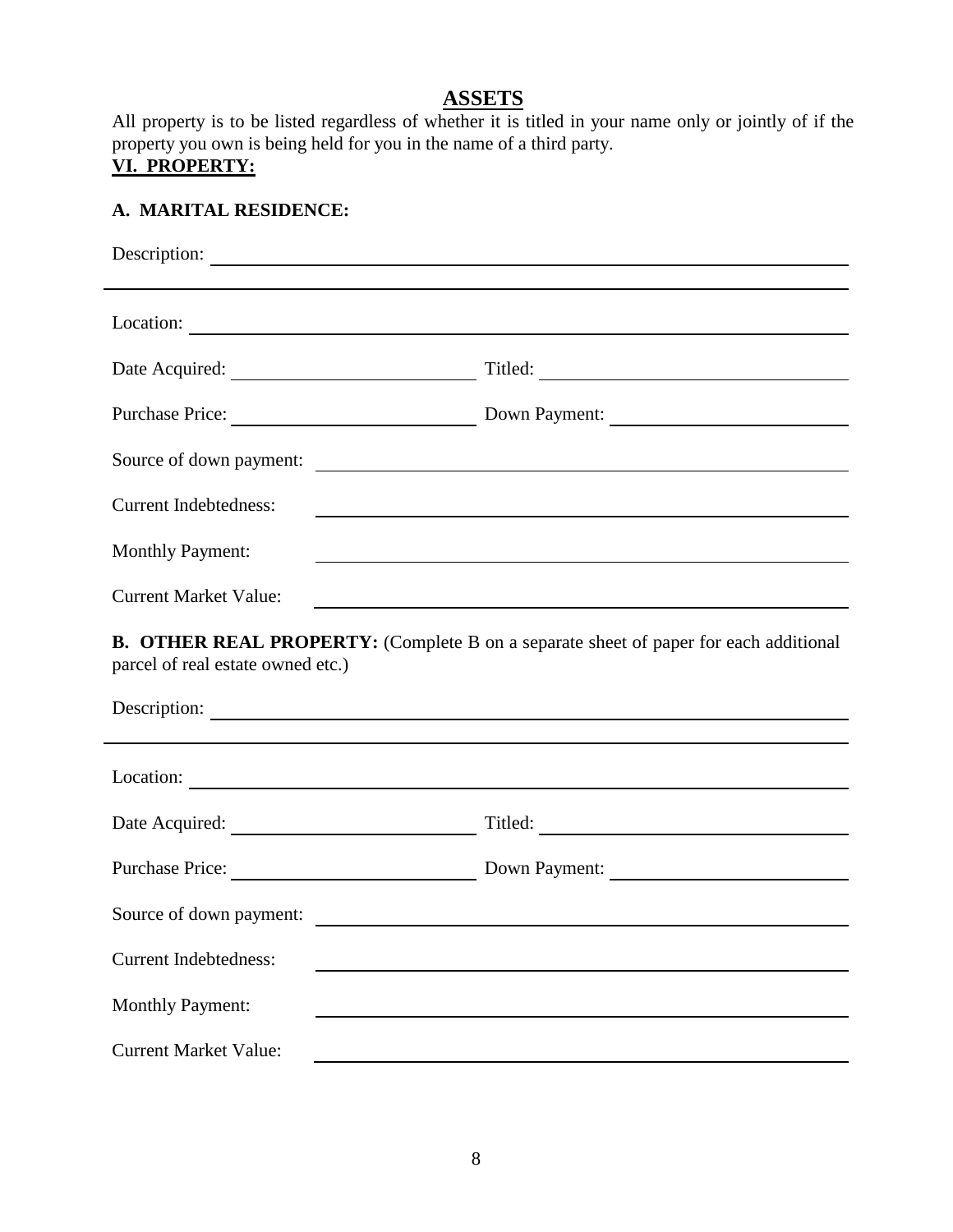**C. PERSONAL PROPERTY:** (motor vehicles, boats, motorcycles, furnishings, household goods, jewelry, firearms, etc. Household furnishings and household goods such as pots and pans need not be itemized).

| Description | Titled | Current Value   Indebtedness | Payment | Present User |
|-------------|--------|------------------------------|---------|--------------|
|             |        |                              |         |              |
|             |        |                              |         |              |
|             |        |                              |         |              |

#### **VII. BANK ACCOUNTS:**

| <b>Name</b> | <b>Type of Account</b><br>(Checking, Savings,<br>CD's, etc.) | Owner | Account No. | <b>Balance on Date of Filing</b> |
|-------------|--------------------------------------------------------------|-------|-------------|----------------------------------|
|             |                                                              |       |             |                                  |
|             |                                                              |       |             |                                  |
|             |                                                              |       |             |                                  |
|             |                                                              |       |             |                                  |

#### **VIII. NON-RETIREMENT SECURITIES**: (stocks, bonds, mutual funds, etc.)

| <b>Name</b> | <b>Type of Account</b><br>(Money Mkt, Stocks, | Owner | Account No. | Value on date of filing |
|-------------|-----------------------------------------------|-------|-------------|-------------------------|
|             | Bonds, Mutual Funds)                          |       |             |                         |
|             |                                               |       |             |                         |
|             |                                               |       |             |                         |
|             |                                               |       |             |                         |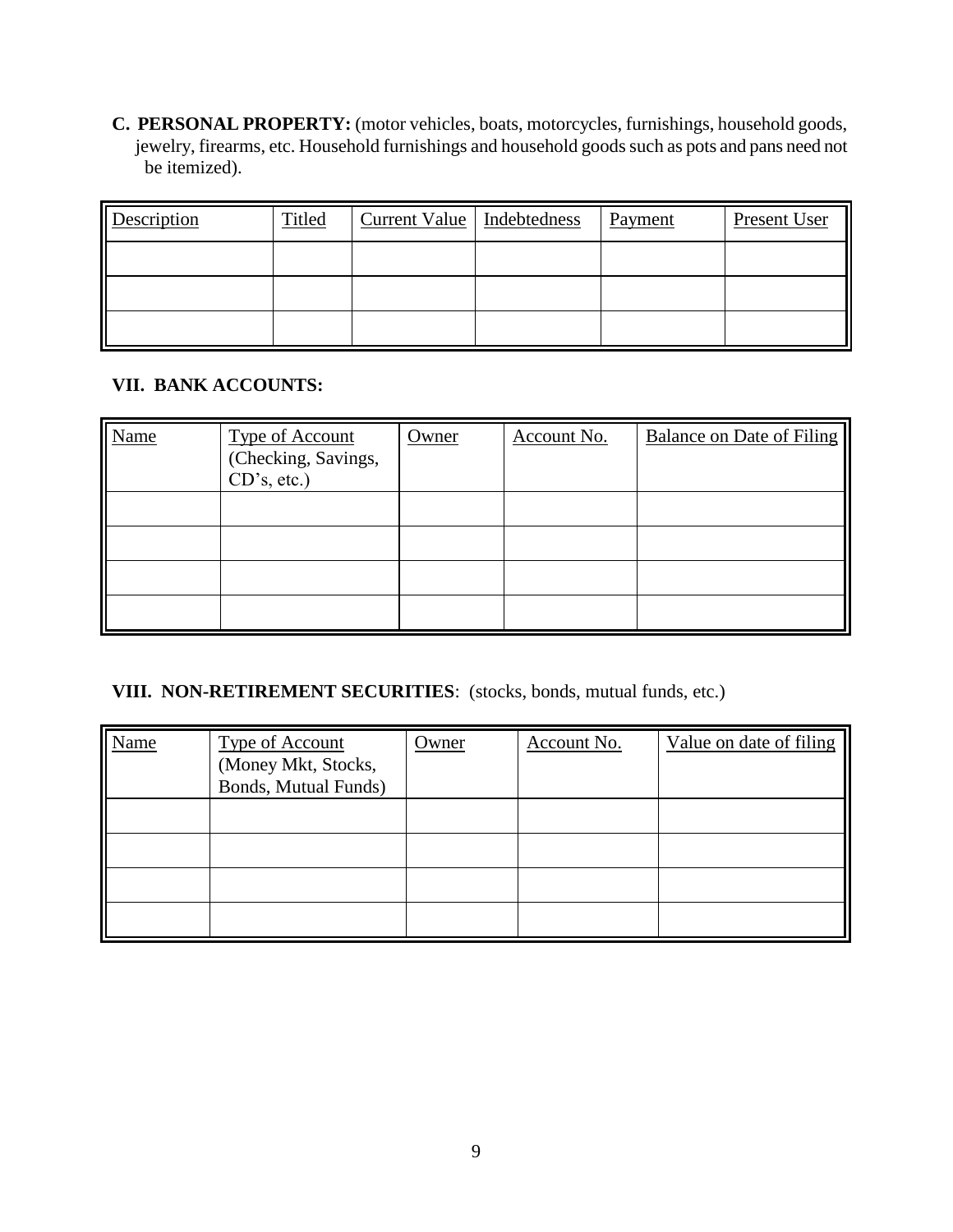### **IX. LIFE INSURANCE POLICIES** (whole life, variable life, annuities, term)

| $\blacksquare$ Company | Owner | Policy #. | Beneficiary | Face Value | Loan   | Cash Value |
|------------------------|-------|-----------|-------------|------------|--------|------------|
|                        |       |           |             |            | Amount |            |
|                        |       |           |             |            |        |            |
|                        |       |           |             |            |        |            |
|                        |       |           |             |            |        |            |
|                        |       |           |             |            |        |            |
|                        |       |           |             |            |        |            |
|                        |       |           |             |            |        |            |

**X. RETIREMENT ACCOUNTS** (Pension, Profit Sharing, 401(K), SEP, IRA, KEOGH, ESOP, etc.)

| Company | Type of Plan | Owner | Account # | Vested<br>(yes/no) | Value as of date of<br>filing |
|---------|--------------|-------|-----------|--------------------|-------------------------------|
|         |              |       |           |                    |                               |
|         |              |       |           |                    |                               |
|         |              |       |           |                    |                               |

### **XI. OTHER PROFESSIONAL OR BUSINESS INTERESTS:**

| Name of Business | Type (Corp., Part.,<br>Sole Owner | % Owned | <b>Estimated Value</b> |
|------------------|-----------------------------------|---------|------------------------|
|                  |                                   |         |                        |
|                  |                                   |         |                        |

**XII. MARITAL BILLS, DEBTS, AND OBLIGATIONS:** (list every single bill, debt and obligation regardless of whether the bill is title in your name, your spouse's name, or jointly. Please include all mortgages, 2<sup>nd</sup> mortgages, home equity loans, charge cards, other loans, credit union loans, car payments, and unpaid medical bills, etc. Do not include monthly expenses such as utilities that are paid in full every month).

| Creditor | Description | Acct. # | Monthly<br>Payment | Balance as of<br>Date of Filing | Current<br>Balance |
|----------|-------------|---------|--------------------|---------------------------------|--------------------|
|          |             |         |                    |                                 |                    |
|          |             |         |                    |                                 |                    |
|          |             |         |                    |                                 |                    |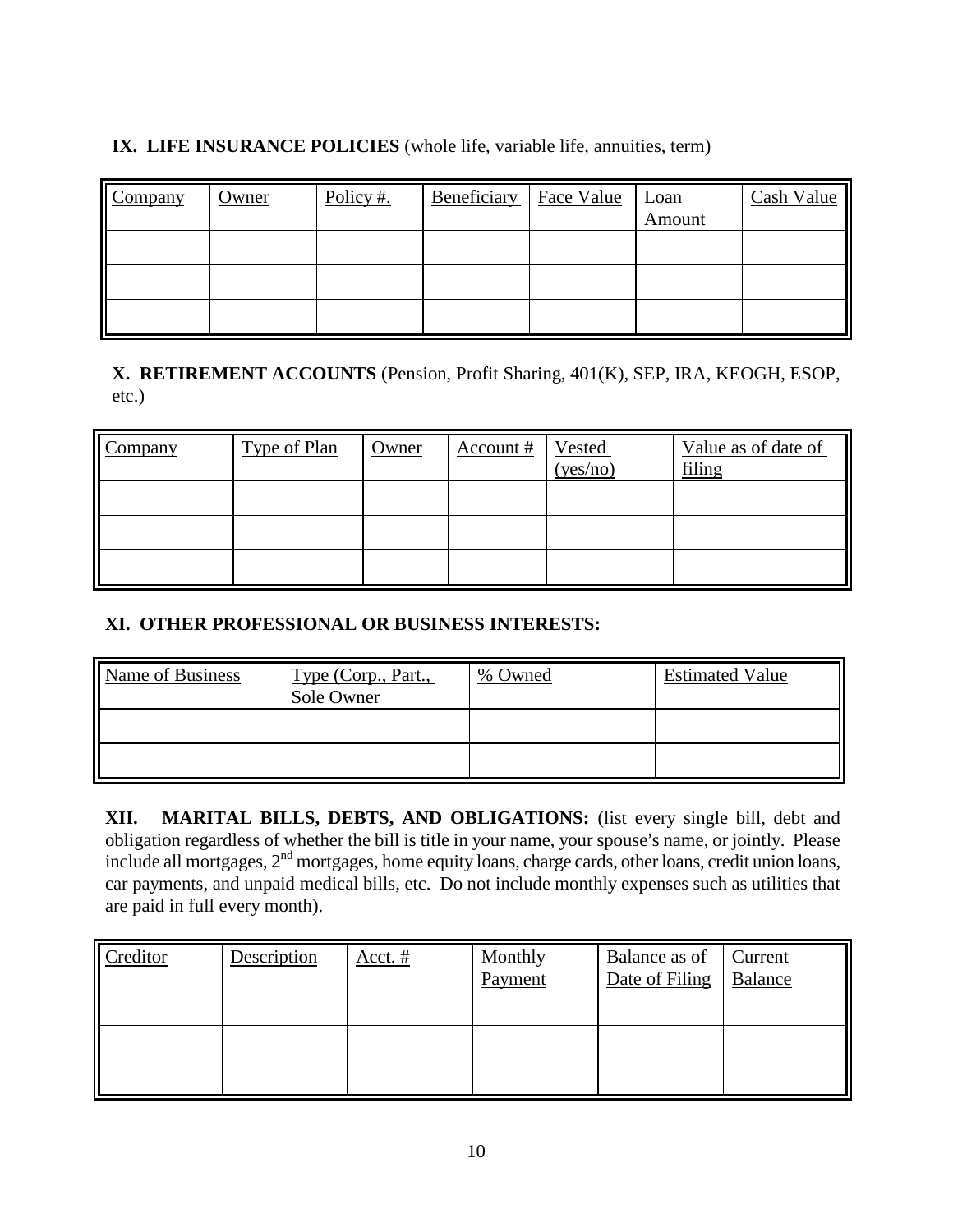| ASSET:                                     | In Name of Husband | In Name of Wife | Jointly held | Total |
|--------------------------------------------|--------------------|-----------------|--------------|-------|
| <b>Family Dwelling</b>                     |                    |                 |              |       |
| Other Real Estate                          |                    |                 |              |       |
| Personal Property                          |                    |                 |              |       |
| <b>Bank Accounts</b>                       |                    |                 |              |       |
| Non-Retirement<br>Securities               |                    |                 |              |       |
| Life Insurance                             |                    |                 |              |       |
| Policies                                   |                    |                 |              |       |
| <b>Retirement Accounts</b>                 |                    |                 |              |       |
| Other                                      |                    |                 |              |       |
| Professional/Business<br>Interests         |                    |                 |              |       |
| <b>Total Assets:</b>                       |                    |                 |              |       |
|                                            |                    |                 |              |       |
|                                            |                    |                 |              |       |
| <b>LIABILITIES:</b>                        |                    |                 |              |       |
| <b>General Creditors</b>                   |                    |                 |              |       |
|                                            |                    |                 |              |       |
|                                            |                    |                 |              |       |
|                                            |                    |                 |              |       |
|                                            |                    |                 |              |       |
| Mortgage on Family<br>Dwelling             |                    |                 |              |       |
| Mortgages on Other<br><b>Real Estate</b>   |                    |                 |              |       |
| Notes to Banks and<br>Others               |                    |                 |              |       |
| Loans on Insurance<br>Policies             |                    |                 |              |       |
| Other liabilities                          |                    |                 |              |       |
| <b>Total of Liabilities:</b>               |                    |                 |              |       |
|                                            |                    |                 |              |       |
| <b>ASSETS MINUS</b><br><b>LIABILITIES:</b> |                    |                 |              |       |

**XIII. RECAPITULATION:** A summary of the marital estate is as follows: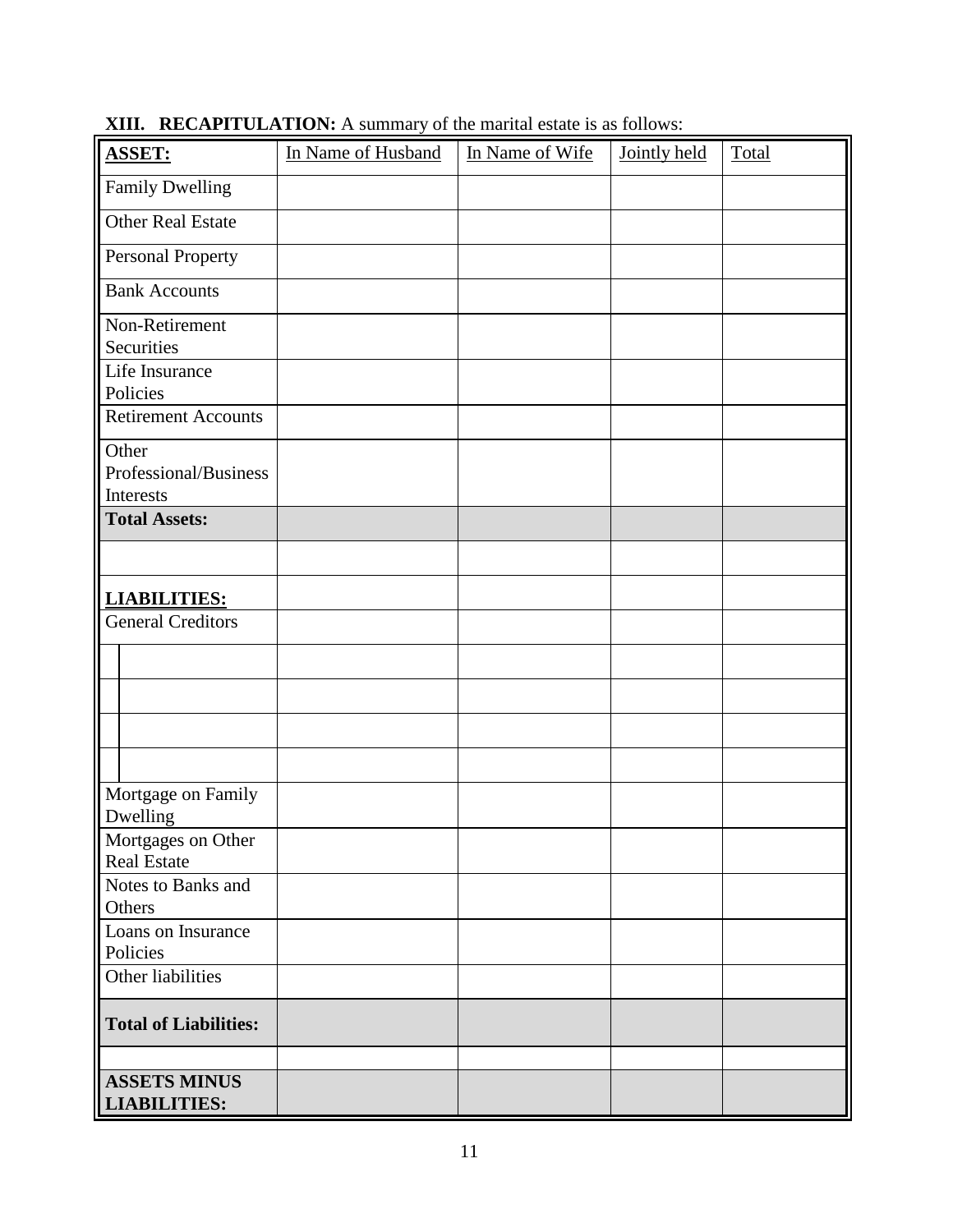#### **XIV. PERSONAL STATEMENT REGARDING DIVISION OF PROPERTY:**

Indiana law presumes that the marital property be split in a 50/50 basis. However, the Judge may order a division which may differ from an exact 50/50 division of your property. Please provide a brief statement as to your reasons, if there be any, why the Court should divide or divide on anything other than a 50/50 basis.

#### **XV. MANDATORY EXHIBITS:**

The following exhibits must be attached to your Financial Declaration Form:

- 1. The last three years of Individual State and Federal income tax returns together with all W-2 forms, 1099 forms, and K-1 forms.
- 2. The immediate preceding six paycheck stubs showing year-to-date earnings.
- 3. Documents showing the amount of income received from any other source in the past three years including irregular income in an amount greater than \$500 per year plus any expenses relating thereto.
- 4. Child support worksheet, if applicable.
- 5. Arrearage calculation, if application under V of this Financial Declaration Form.
- 6. With regard to all real estate listed under VI (A) and (B):
	- a.. The title insurance policy, if available,
	- b. The deed,
	- c. An amortization schedule from the lending institution, if available,

d. Documents showing the mortgage balance as of the date of the filing of the Petition for Dissolution of Marriage.

7. As to all bank accounts identified in VII of this Financial Declaration Form:

a. Copy of the bank statement closest to the date of the filing of the Petition for Dissolution of Marriage.

b. Copies of the bank statements for the five months immediately preceding the filing of the Petition for Dissolution of Marriage.

8. As to all Non-retirement Securities identified in VIII of this Financial Declaration Form:

a. Copy of the statement closest to the date of the filing of the Petition for Dissolution of Marriage, and

b. Copies of the statements for the five months immediately preceding the filing of the Petition for Dissolution of Marriage.

9. As to all Life Insurance policies identified in IX of this Financial Declaration Form attach statements as of cash value as of the date of the filing of the Petition for Dissolution of Marriage.